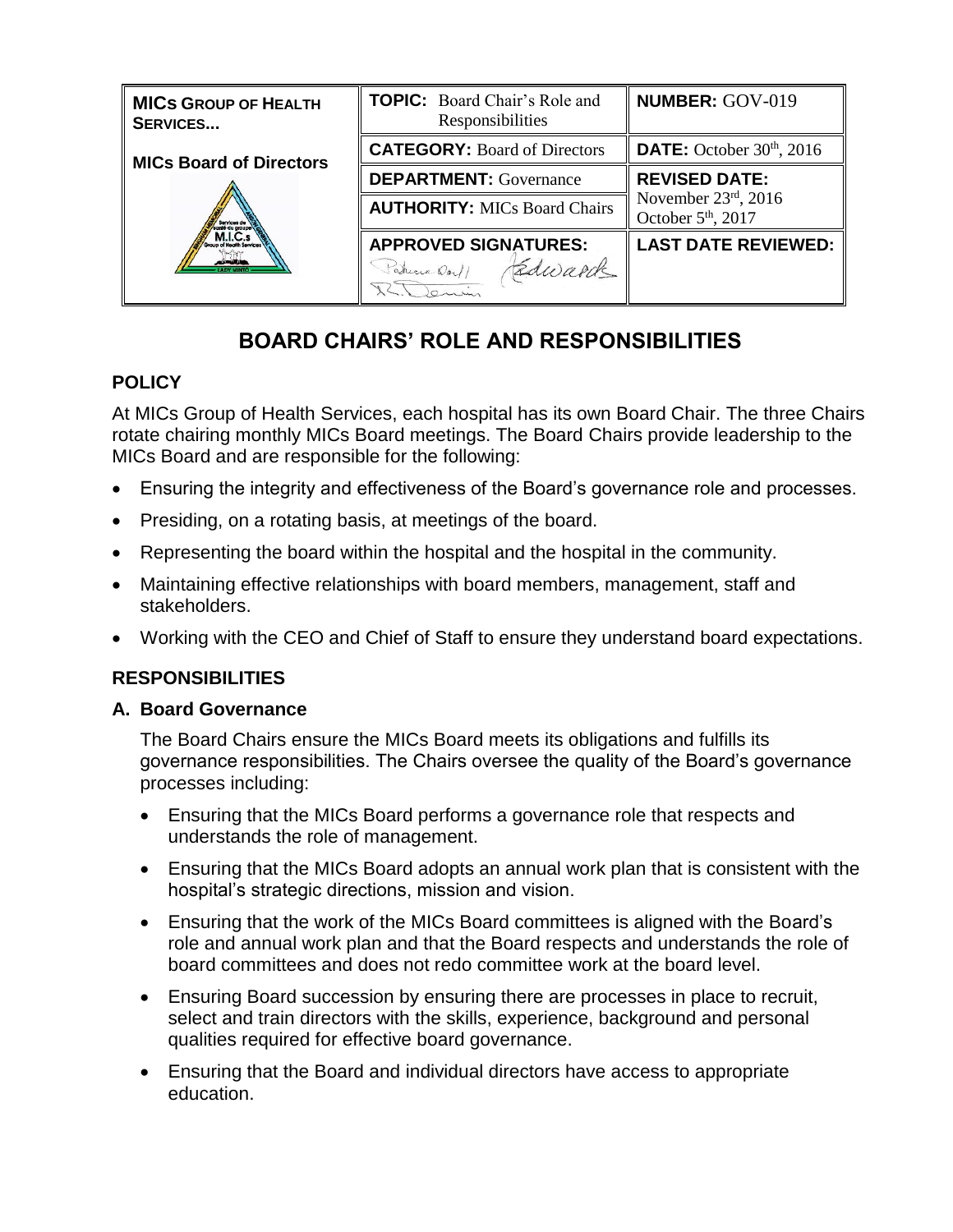- Overseeing the Board's evaluation processes and providing constructive feedback to individual committee chairs and board members by the end of June of each year.
- Ensuring that the Board's governance structures and processes are reviewed, evaluated and revised regularly.
- Ensuring that CEO and Chief of Staff annual performance objectives are established and an annual evaluation of the CEO and Chief of Staff is performed.

### **B. Presiding Officer**

When performing the role of "Presiding Officer" at monthly Board meetings, each Chair is responsible for:

- Setting agendas for Board meetings and ensuring matters raised at Board meetings appropriately reflect the Board's role and annual work plan.
- Ensuring that meetings are conducted according to applicable legislation, hospital by-laws and the hospital's governance policies and Rules of Order.
- Facilitating and forwarding the business of the Board, including preserving order at board meetings.
- Encouraging input and ensuring that the Board hears both sides of a debate or discussion.
- Encouraging all directors to participate and controlling dominant members.
- Facilitating the Board in reaching consensus.
- Ensuring relevant information is made available to the Board in a timely manner and that external advisors are available to assist the board as required.
- Ruling on procedural matters during meetings.

#### **C. Representation**

- The Board Chairs represent their hospital in the community and to its various stakeholders.
- The Chairs represent the Board within their hospital attending and participating in events as required.
- The Chairs represent the MICs Board in dealings with government and regulatory authorities.

#### **D. Relationships**

- The Board Chairs facilitate relationships with, and communication among, board members and between board members and senior management.
- The Chairs maintain a constructive working relationship with the MICs CEO and Chief of Staff, providing advice and counsel as required.